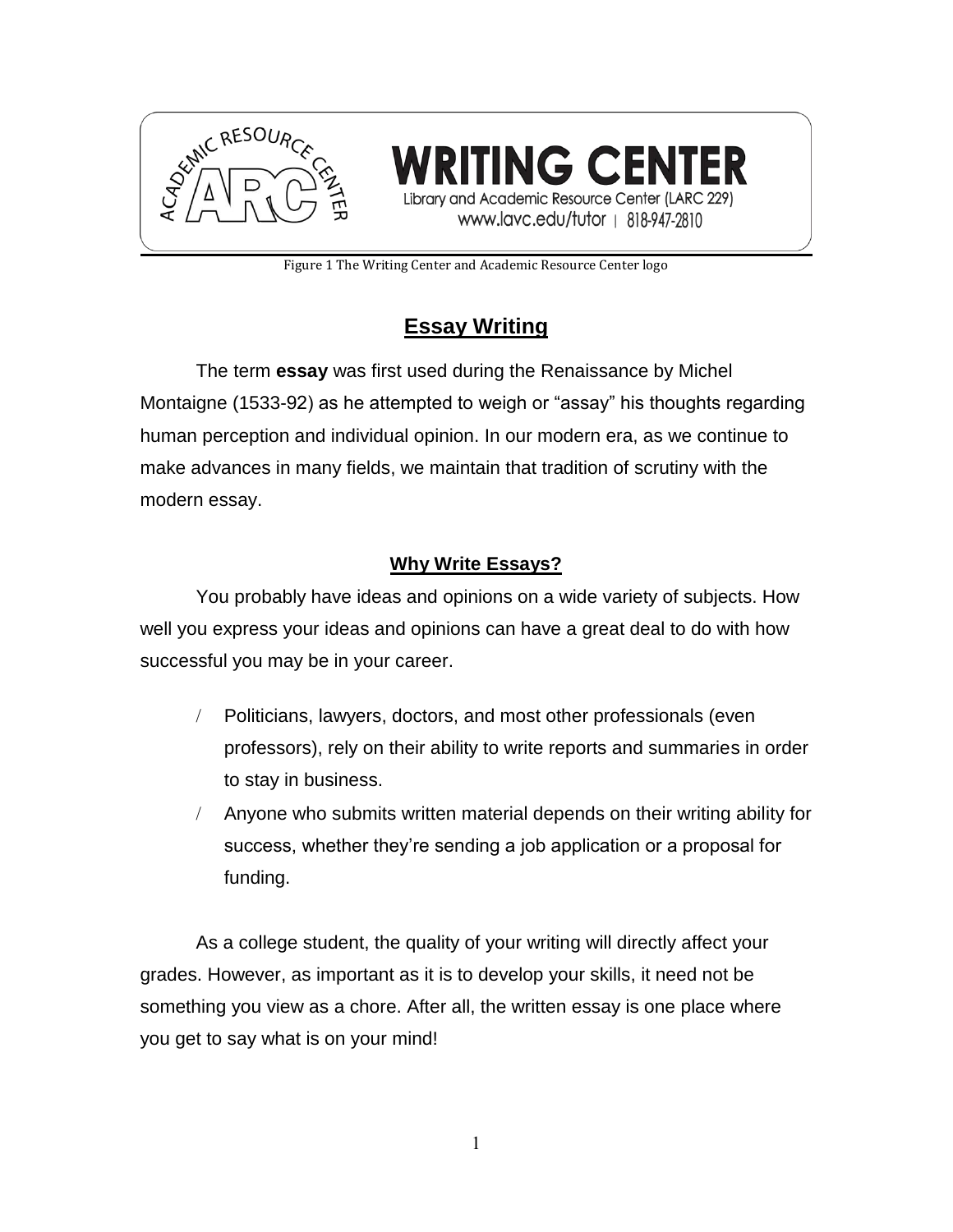#### **Step 1: Understand the Assignment**

Make sure you understand your assignment. Take the time to read the prompt slowly. If there is any confusion regarding the assignment, ask your instructor to clarify.

- $I$  If you are lucky, your assigned essay will be about something that interests you. However, even when an assigned topic seems boring at first, there is often some aspect of it that is unusual or out-of-theordinary. When you figure out what that is, inspiration hits and it is time to start writing!
- Okay, so sometimes inspiration may still be lacking. When that happens, you can rely on your **prewriting process** to generate ideas that you will use to construct your essay. (See handout on the Writing Process available from the Writing Center.)

#### **Step 2: Your Perspective: Choose an Aspect of Interest**

Review the information you have gathered while researching your assigned topic. Choose an aspect of the topic that you find most interesting, so that your paper will reflect your interest.

 $\angle$  As an example, consider the topic of garbage dumps, otherwise known as landfills. You may have zero interest in landfills until you start researching them. You may then discover that landfills produce huge amounts of methane gas through the decomposition of organic matter. You may also discover that the methane can be used to create electricity, and that this benefits the environment. If you are interested in environmental issues, you have found your "aspect of interest," and are ready to start **brainstorming**.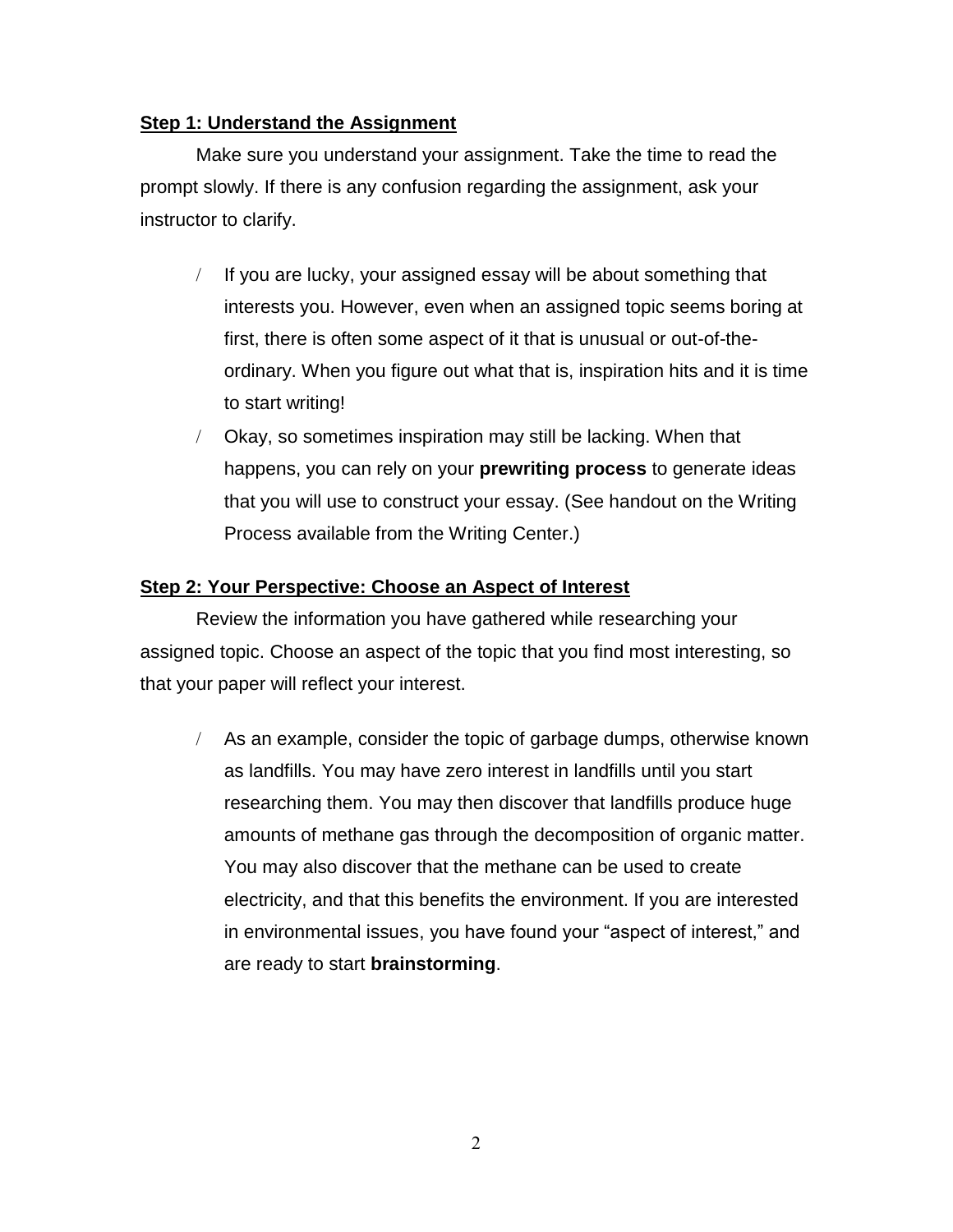#### **Step 3: Brainstorming and Prewriting**

Brainstorming, also known as **prewriting**, is simply the act of jotting down thoughts and ideas **as fast as they occur** to you. It can seem like a strange exercise, but what often happens during a brainstorming session is that issues will come to mind that can be included in your essay.



- Turn off your "deep thinking" ability when you brainstorm.
- **Don't pre-judge your ideas**, just get them down on paper as fast as they occur. You can always throw them out later if they don't seem usable.
- After your brainstorming session, you will have a list of words and phrases. **Put them in an order** from "most important" to "least important."
- You may find that the most important idea in your list will develop into a good thesis. Use the other ideas from your brainstorming session as possible **paragraph topics**.
- Alternately, you might like to create **thought clusters**. A thought cluster is simply a series of circles. Within each circle you write a possible topic title. When brainstorming, words are added within the circles that relate to each specific topic. The thought circles can then be used to form paragraphs.

#### **Step 4: Crafting a Thesis**

You may often find something interesting because you have an **opinion** about it.

So:

#### **Subject + Opinion = Thesis**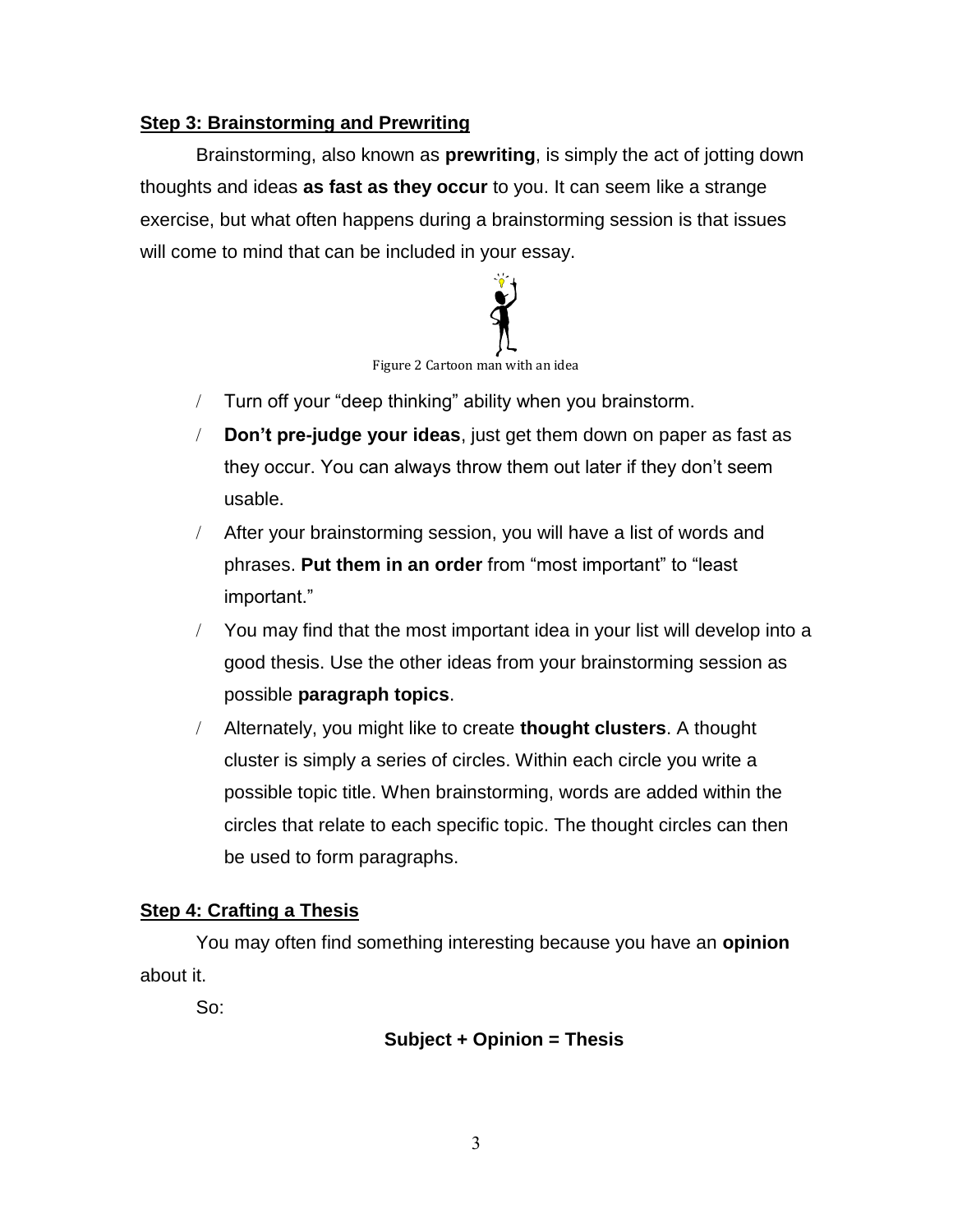- Your thesis will usually reflect your opinion on the subject you have chosen. (See handout on how to write a Thesis Statement available from the Writing Center.)
- $\ln$  In the research that you have read, notice that the writers always support their statements with statistics, results from experiments, or other forms of **evidence**. **This is why their opinions are taken seriously**.
- For your opinion (and therefore, your thesis) to be taken seriously, you must include supporting research. The good news is that you don't have to do the experiments or create the statistics; usually, it has been done for you. As long as you cite your sources correctly you can use evidence already uncovered by the experts. (See our handouts on correct MLA and APA citation.)
- One day, you may be one of those experts!

#### **Step 5: Paragraphing and Structure**

With essay structure, we consider how paragraphs are arranged and in what order they are presented. This is where previous brainstorming sessions really pay off.

- Usually, **a paragraph covers a complete idea or topic**, so the number of paragraphs you have in your essay may be decided by how many ideas or topics you want to share with the reader.
- Paragraphs may be presented in the order of "most important," to "least important."
- The first paragraph is called the **Introduction** paragraph. It often begins with an attention getting statement, and it usually ends with your **thesis statement**. Your most important idea is often your thesis.
- The following paragraphs should reflect ideas that relate to your thesis. The first sentence of each paragraph usually **introduces the topic of that paragraph.**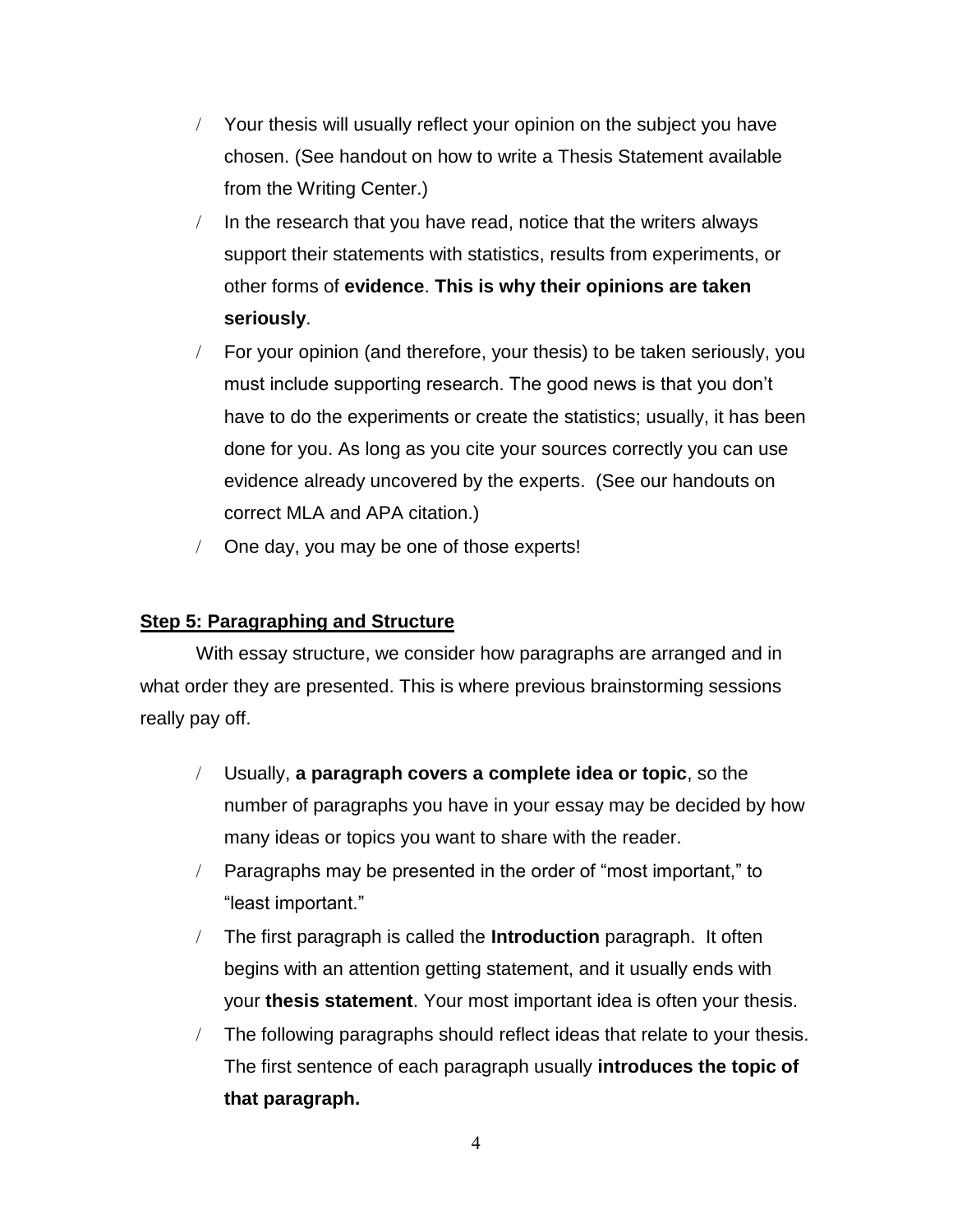- Sometimes, you don't really know which paragraphs are going to seem more important until after you have written them. That's okay; you can write about what you know first and then rearrange the paragraphs in a way that makes the most sense later.
- Each paragraph should lead smoothly into the next in order for your essay to "flow." This can take some practice so don't worry if your writing is not perfect at first, but try and arrange paragraphs so that the idea in one is somehow related to the idea in the next.
- Use **transition phrases** to add style and unity. These include phrases such as: a*lthough, because, therefore, however, finally, for example, in contrast.* (See handouts on Transitions, and Paragraphing, available from the Writing Center.)

#### **Step 6: The Body of the Essay**

As your essay progresses, and **after** you have developed your main argument, your paragraphs can cover ideas that are less directly related to the thesis. These ideas may seem less important, but they can add **contrasting perspective** to your essay. In the example of the garbage landfills, utilizing the methane gas might benefit the environment, but that doesn't necessarily mean that extra garbage would be a good thing.

- Remember that the body of the essay should provide support for your thesis and main argument of the essay.
- Being able to see both sides of an argument is closely associated with **critical thinking**, and you are more likely to persuade people toward your point of view when you show them that you can see things from an alternate perspective. Demonstrating only one point of view indicates that you haven't thought analytically about your subject.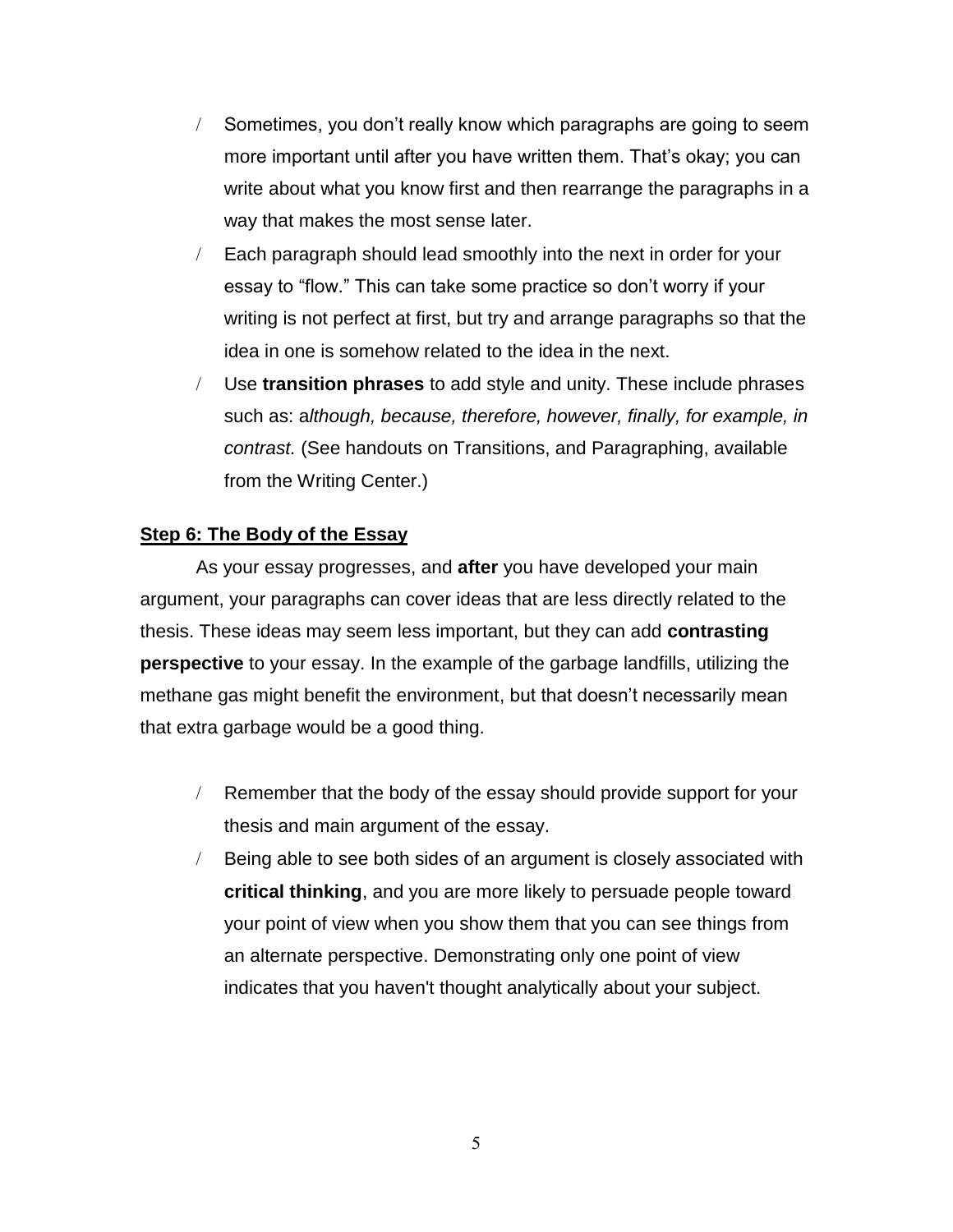#### **Step 7: Concluding**

The last paragraph of your essay is your summary. The summary draws **conclusions** from the information you have just shared with the reader in the body of your essay. It may also remind the reader of your thesis and is a way of **reaffirming your opinion** of the subject.

- The goal in writing your conclusion is to remind the reader that **you have proved your thesis** and that you have demonstrated your views through careful examination of evidence.
- Consider the main ideas you have shared in each paragraph, and sum them up in several sentences. This will be your concluding statement.
- Some concluding statements may express an interest in the future of the topic, leaving the reader with something to ponder.
- You can also briefly discuss the **implications** of the information you have shared and the **consequences** of ignoring the view you have put forward.

Essay writing can be a highly rewarding experience. It is one of the few platforms where we truly get to examine ourselves and our place in the world.

### **Paragraph Organization**.

First paragraph:

Introduction statement - This introduces the broad subject covered in the essay. Try to engage your reader; catch their attention with a well chosen phrase.

Body of paragraph  $-$  supports introduction. This may pose a question, or add general information on the topic.

Thesis statement - Main point, argument, or area to be discussed. This lets the reader know specifically what the essay is about.